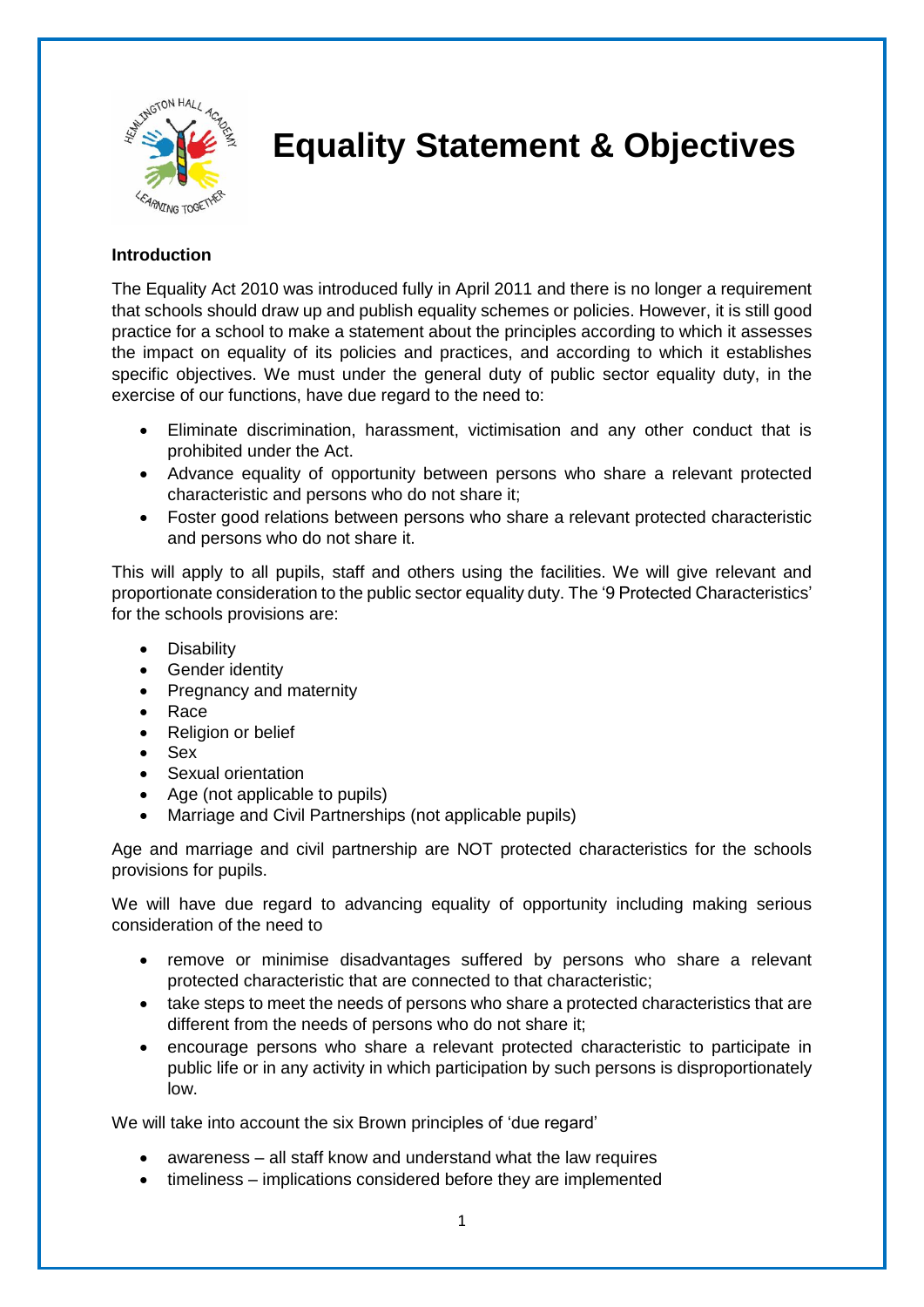- rigour open-minded and rigorous analysis, including parent/pupil voice
- non-delegation the PSED cannot be delegated
- continuous ongoing all academic year
- record-keeping keep notes and records of decisions & meetings

We welcome the opportunity to be transparent and accountable. To this end we fulfil the specific duties of the Act by:

- publishing our equality information
- publishing our equality objectives

We aim to make the information accessible, easy to read and easy to find.

#### **Legal framework**

We welcome our duties under the Equality Act 2010 to eliminate discrimination, advance equality of opportunity and foster good relations in relation to age (as appropriate), disability, gender reassignment, marriage and civil partnership, pregnancy and maternity, race, religion or belief, sex and sexual orientation.

We welcome our duty under the Education and Inspections Act 2006 to promote community cohesion.

We recognise these duties are essential to reflect international human rights standards as expressed in the UN Convention on the Rights of the Child, the UN Convention on the Rights of People with Disabilities, and the Human Rights Act 1998 and the Public Sector Equality Duties 2010.

# **Principles**

# **Principle 1:**

All learners are of equal value. We see all learners and potential learners, and their parents and carers, as of equal value.

# **Principle 2:**

We recognise and respect difference. Treating people equally (Principle 1 above) does not necessarily involve treating them all the same. Our policies, procedures and activities must not discriminate but must nevertheless take account of differences of life-experience, outlook and background, and in the kinds of barrier and disadvantage which people may face.

# **Principle 3:**

We aim to diminish the differences between boys and girls in reading, writing and mathematics by the end of KS2.

# **Principle 4:**

We promote pupils spiritual, moral, social and cultural development through appropriate curricular opportunities, with particular emphasis on promoting equality and diversity.

#### **Principle 5:**

We aim to maximise inclusion of learners with SEND needs within the in the Bases and mainstream provision, building on their confidence and independence.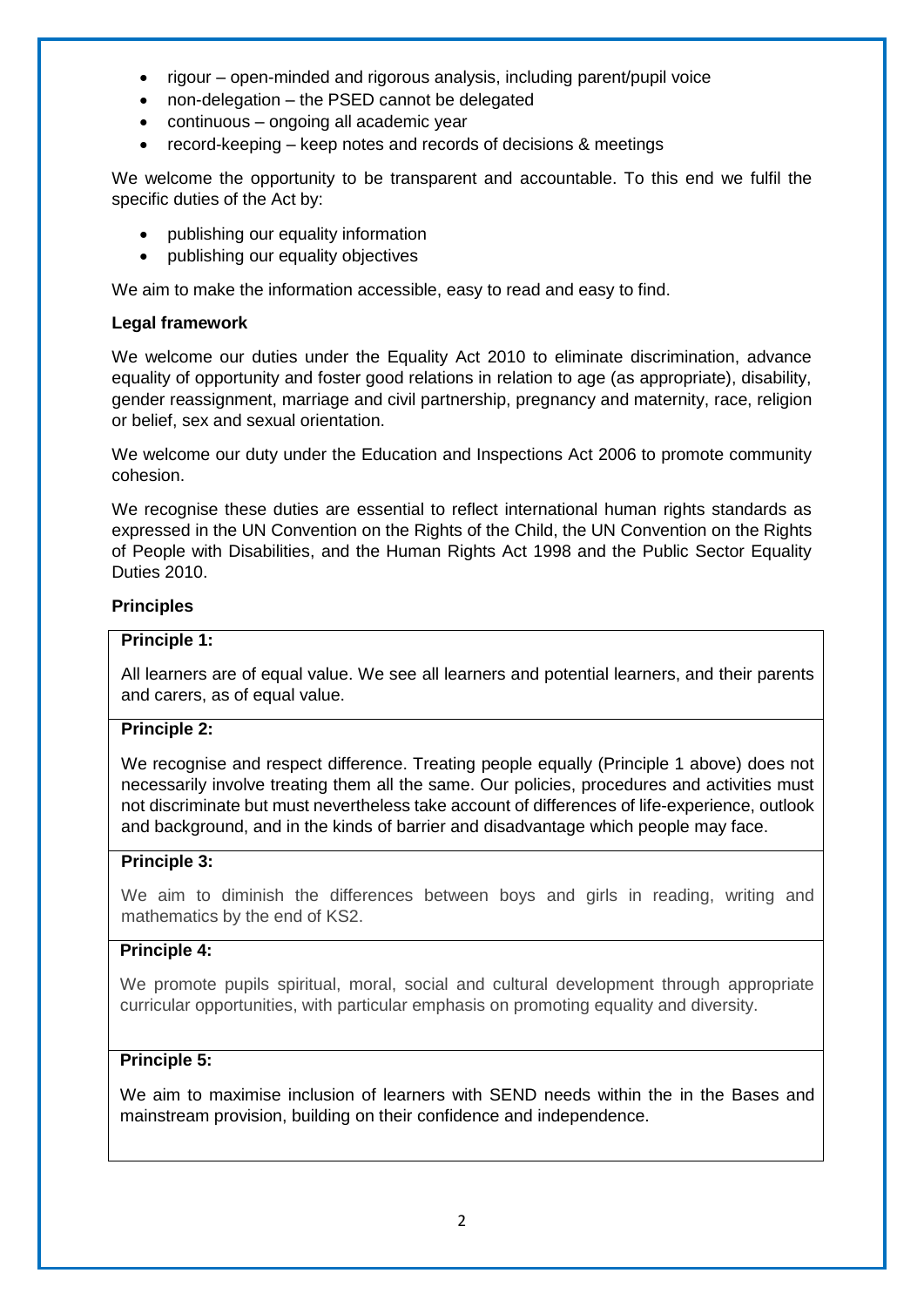# **The Curriculum**

We keep each curriculum subject or area under review in order to ensure that teaching and learning reflect the nine guiding principles.

# **Ethos and organisation**

We ensure the quiding principles apply to the full range of our policies and practices, including those that are concerned with:

- pupils' progress, attainment and achievement
- pupils' personal development, welfare and well-being
- teaching styles and strategies
- admissions and attendance
- staff recruitment, retention and professional development
- care, guidance and support
- behaviour, discipline and exclusions
- working in partnership with parents, carers and guardians
- working with the wider community.

# **Addressing prejudice and prejudice-related bullying**

The school is opposed to all forms of prejudice, which stand in the way of fulfilling the legal duties. There is guidance in the staff induction on how prejudice-related incidents should be identified, assessed, recorded and dealt with. In essence, these incidents are recorded using CPOMS, but are 'tagged' differently from other behaviour incidents, in order for a clear overview to be gained – in order to inform planning and education of the school population.

We take seriously the importance of recording the numbers, types and seriousness of prejudice-related incidents at our school and how they are dealt with. We also investigate potential patterns and trends of incidents.

# **Roles and responsibilities**

The Trustees of Lingfield Education Trust and local governing body (LGB) is responsible for ensuring that the school complies with legislation, and that this policy and its related procedures and action plans are implemented. An identified member of the governing body has a supporting role regarding the implementation of this policy (Chair of Governors – CoG).

The headteacher is responsible for implementing the policy; for ensuring that all staff are aware of their responsibilities and are given appropriate training and support; and for taking appropriate action. All staff are expected to:

- promote an inclusive and collaborative ethos in their classroom
- respond to prejudice-related incidents that may occur
- incorporate the principles of this policy into the curriculum
- keep up-to-date with equalities legislation relevant to their work.

# **Information and resources**

We ensure that the content of this policy is known to all staff and governors and, as appropriate, to all pupils and their parents and carers. It is posted on the school website. All staff and governors are signposted towards a selection of resources, which discuss and explain concepts of equality, diversity and community cohesion in appropriate detail.